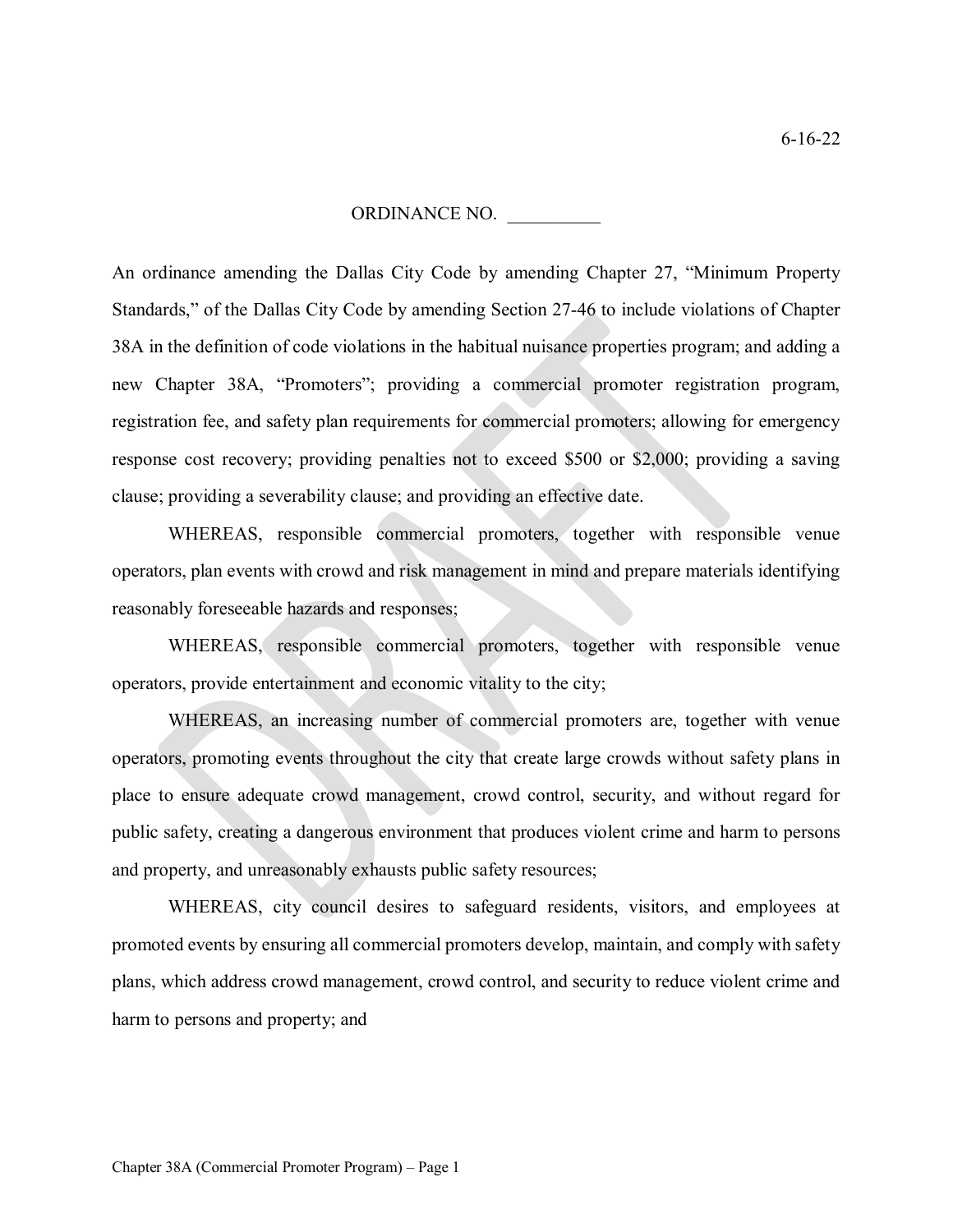WHEREAS, city council desires to address the public safety issues created by some events, including crowd management, crowd control, security, and other related risk factors and recoup the city's resources when promoted events violate city ordinances and unreasonably exhaust public safety resources; Now, Therefore,

BE IT ORDAINED BY THE CITY COUNCIL OF THE CITY OF DALLAS:

SECTION 1. That Paragraph (3) of Section 27-46, "Definitions," of Article VIII, "Habitual Criminal and Nuisance Properties," of Chapter 27, "Minimum Property Standards," of the Dallas City Code is amended to read as follows:

 "(3) CODE VIOLATIONS mean violations of the following provisions of the Dallas City Code:

(A) Section 107.6, "Overcrowding," of Chapter 16, "Dallas Fire Code."

 (B) Section 30-1, "Loud and Disturbing Noises and Vibrations," of Chapter 30, "Noise."

 (C) Section 30-4, "Loudspeakers and Amplifiers," of Chapter 30, "Noise."

 (D) Sections 43-126.9, 43-126.10, and 43-126.11 of Division 3, "Valet Parking Services," of Article VI, "License for the Use of Public Right-of-Way," of Chapter 43, "Streets and Sidewalks."

(E) Chapter 38A, "Promoters."

 (F) Section 51A-6.102, "Noise Regulations," of Article VI, "Environmental Performance Standards," of Chapter 51A, "Dallas Development Code."

 (G[F]) Conditions in planned development or specific use permit ordinances regulating outdoor live music, outdoor patios, the operation of outdoor speakers and amplification, and hours of operation of a use."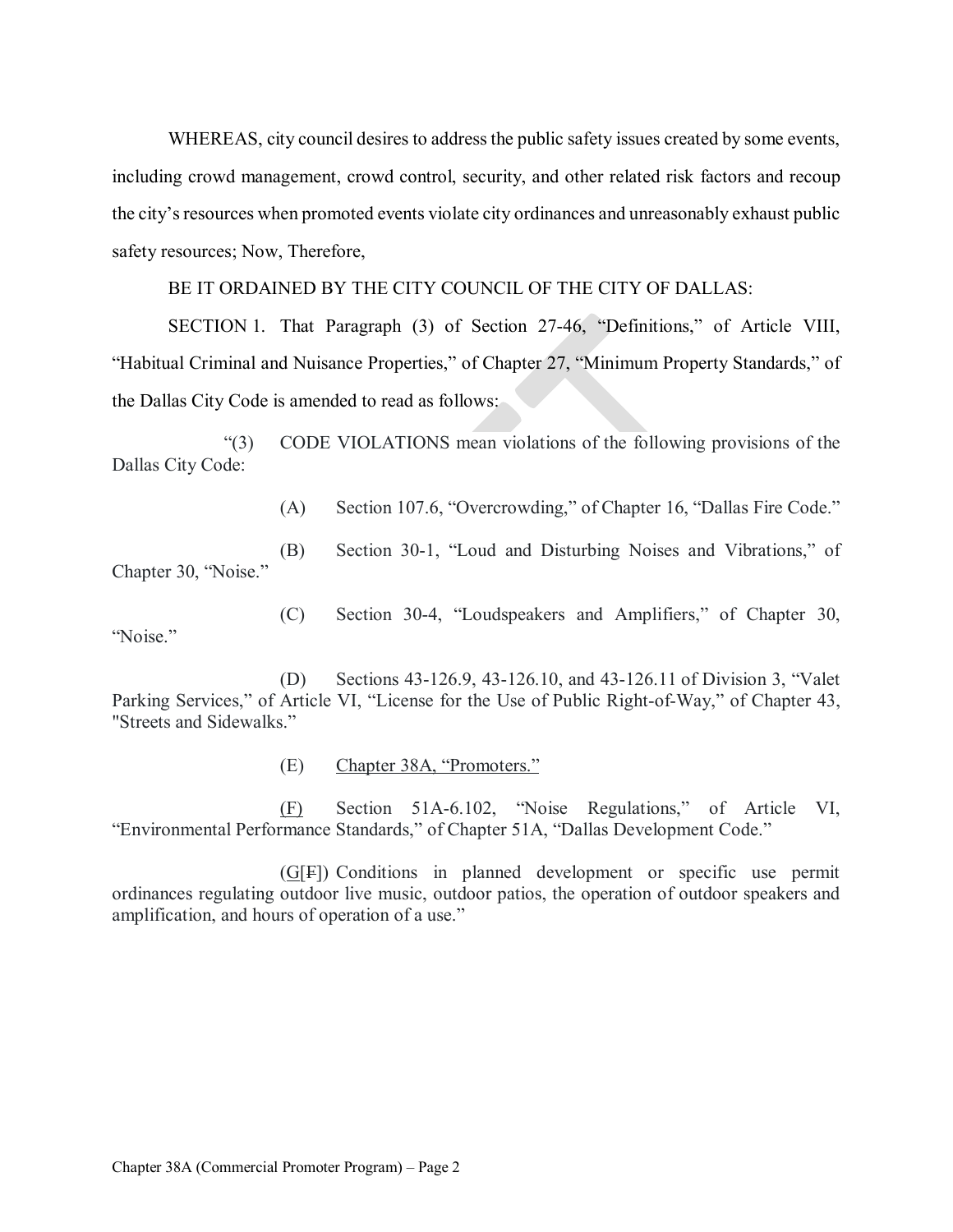SECTION 2. That the Dallas City Code is amended by adding a new Chapter 38, "Promoters," to read as follows:

### "**CHAPTER 38A**

### **PROMOTERS**

### **SEC. 38A-1. PURPOSE.**

The purpose of this chapter is to ensure promoted events are operated in a way that safeguards the residents, visitors, and employees attending promoted events.

#### **SEC. 38A-2. DEFINITIONS.**

In this chapter:

 (1) COMMERCIAL PROMOTER means a person engaged in the business of commercial promotion, publicizing, planning, or production of a promoted event who receive all or a percentage of revenues from the sale of alcohol, food, beverages, fees charged to vendors, or fees charged to the public for admission.

 (2) COMMERCIAL PROMOTION includes publicizing, planning, or producing by any means a promoted event by a commercial promoter.

 (3) DIRECTOR means the director of the Office of Special Events or the director's designated representative.

 (4) OWNER means any part owner, joint owner, tenant in common, tenant in partnership, joint tenant, or tenant by the entirety, of the whole or of a part of such building or land.

 (5) PERSON means an individual, corporation, firm, government or governmental subdivision, partnership, joint venture, limited liability company, or other business entity.

 (6) PROMOTED EVENT means an indoor commercial event open to the public, or outdoor commercial event with an expected occupancy over 100 that is open to the public.

(A) Promoted events include, but are not limited to:

 (i) music or dance shows that may include a disc jockey where fees may be charged to vendors or members of the public for participation or admission; or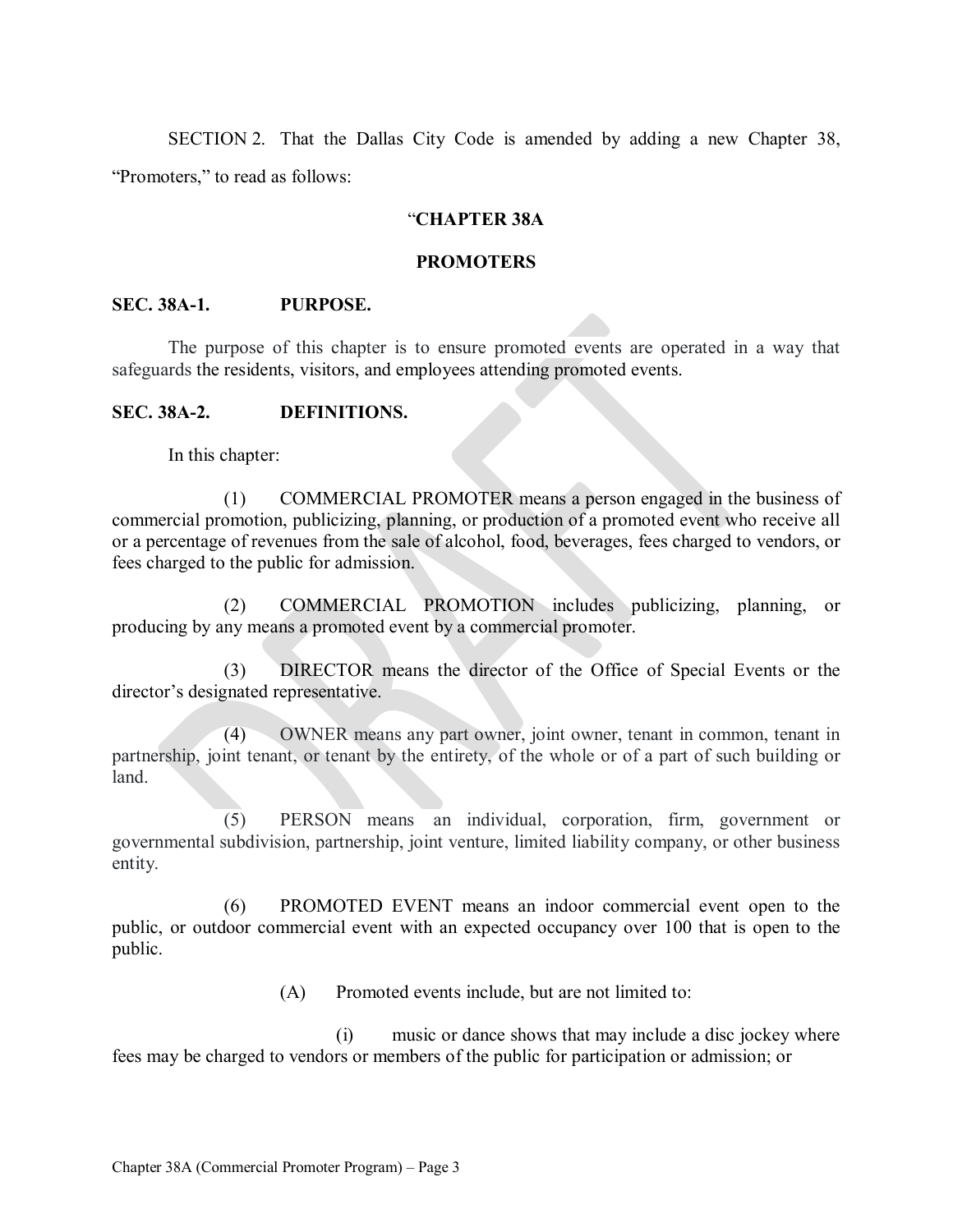(ii) concerts, outdoor activities, and theatrical and other performances where fees are charged to vendors or members of the public for participation or admission.

(B) A promoted event does not include:

 (i) an event that requires a special event permit or has been issued a special event permit under Chapter 42A;

 (ii) an event that occurs on city-owned property or at a cityowned facility with city permission;

 (C) an event that occurs at a location with a valid specific use permit and a certificate of occupancy for a use that allows the event; or

(D) an event that is hosted by and produced for the benefit of a registered 501(c)(3) organization under 26 C.F.R.  $\S$  1.501(c)(3).

(7) PROPERTY means real property and personal property.

 (8) VENUE OPERATOR means the person with control over a location and property where the action or event occurs. Venue operators may include commercial promoters, business owners, or business operators.

## **SEC. 38A-3. COMMERCIAL PROMOTER REGISTRATION.**

(a) A person engaging in commercial promotion shall register with the city as a commercial promoter. Commercial promoter registration must be submitted on a form provided by the director for that purpose.

(b) A complete commercial promoter registration application must contain the following information:

 (1) The legal name, street address, mailing address, electronic mailing address, and telephone number of the registrant.

 (2) Any aliases the registrant intends to use in connection with any commercial promotion.

 (3) The names, street addresses, mailing addresses, electronic mailing addresses, and telephone numbers of all partnerships, corporations, or other business entities (including DBAs) associated with the registrant that will appear on any marketing materials advertising, promoting, or producing a promoted event.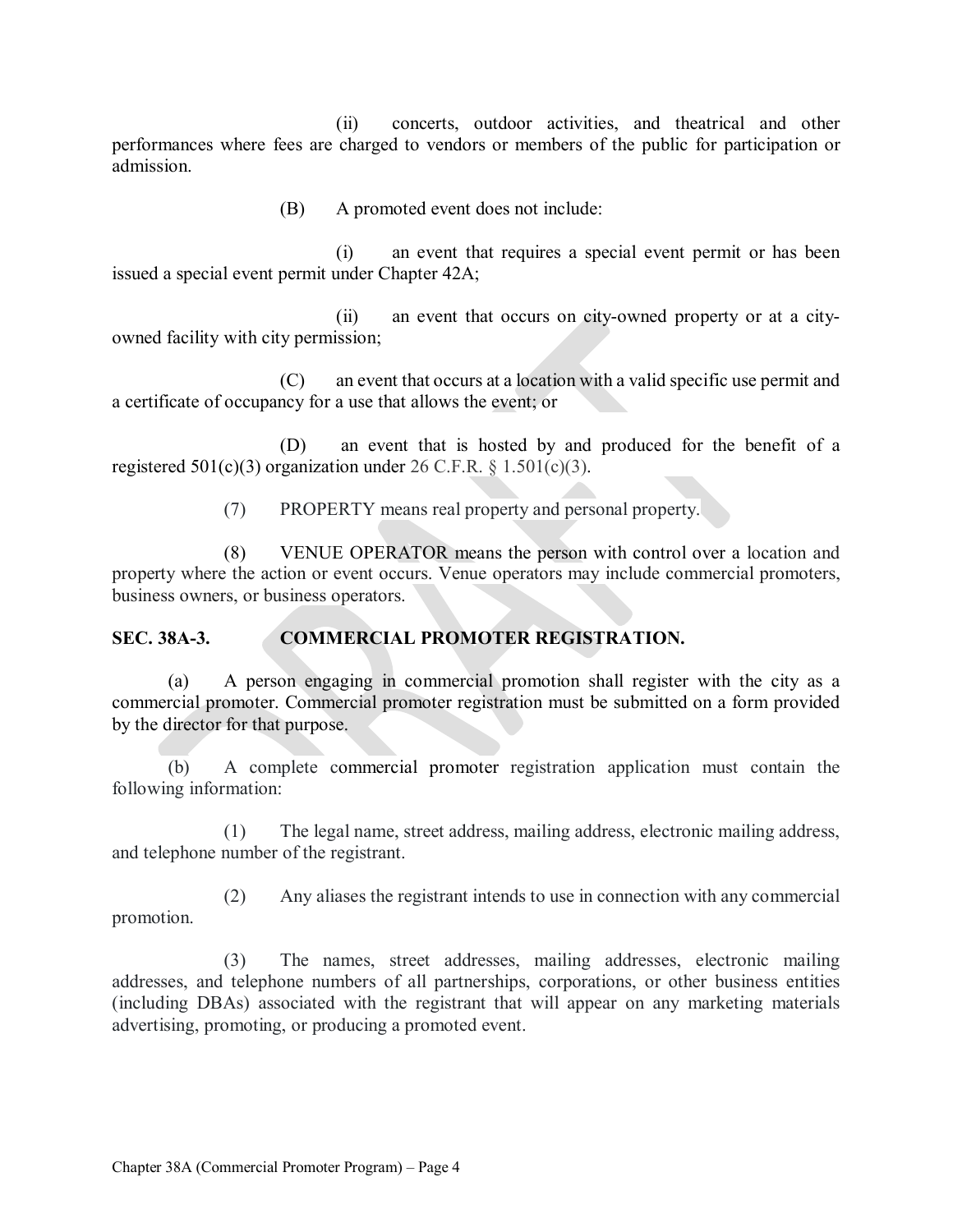(4) The name, street address, mailing address, electronic mailing address, and telephone number of a person or persons who can be contacted 24 hours a day, seven days a week, in the event of an emergency condition involving a promoted event connected to the registrant.

 (5) The name, street address, mailing address, electronic mailing address, and telephone number of the registered agent for the registrant, if any.

(6) Tax ID Number.

 (7) Such additional information as the registrant desires to include or that the director deems necessary to aid in the determination of whether the requested registration should be granted.

 (c) A registrant shall notify the director within 30 days after any change in the information contained in the commercial promoter registration.

 (d) Commercial promoter registration expires two years from the date of registration. Registrants may renew his or her registration for the next two-year period before the expiration of the current period, but not before 30 days prior to expiration.

# **SEC. 38A-4. COMMERCIAL PROMOTER REGISTRATION FEE.**

A fee of \$175.00 must be paid to the Office of Special Events at the time of commercial promoter registration or renewal. The registration fee must be paid before an application is deemed complete.

## **SEC. 38A-5. SAFETY PLAN REQUIRED.**

(a) In general. Promoted events must comply with the general safety plan or the eventspecific safety plan on file with the director. The venue operator and the commercial promoter are responsible for operating a promoted event in compliance with a filed safety plan.

(b) General safety plan.

 (1) A venue operator may file a general safety plan with the director that complies with Section 38A-6. A general safety plan may only serve as the safety plan for promoted events at the venue specified in the plan and for the type of promoted event specified in the plan.

(2) A general safety plan must be signed by the venue operator.

 (3) A complete general safety plan must be submitted to the director at least 14 days before the first promoted event at the venue location using a general safety plan.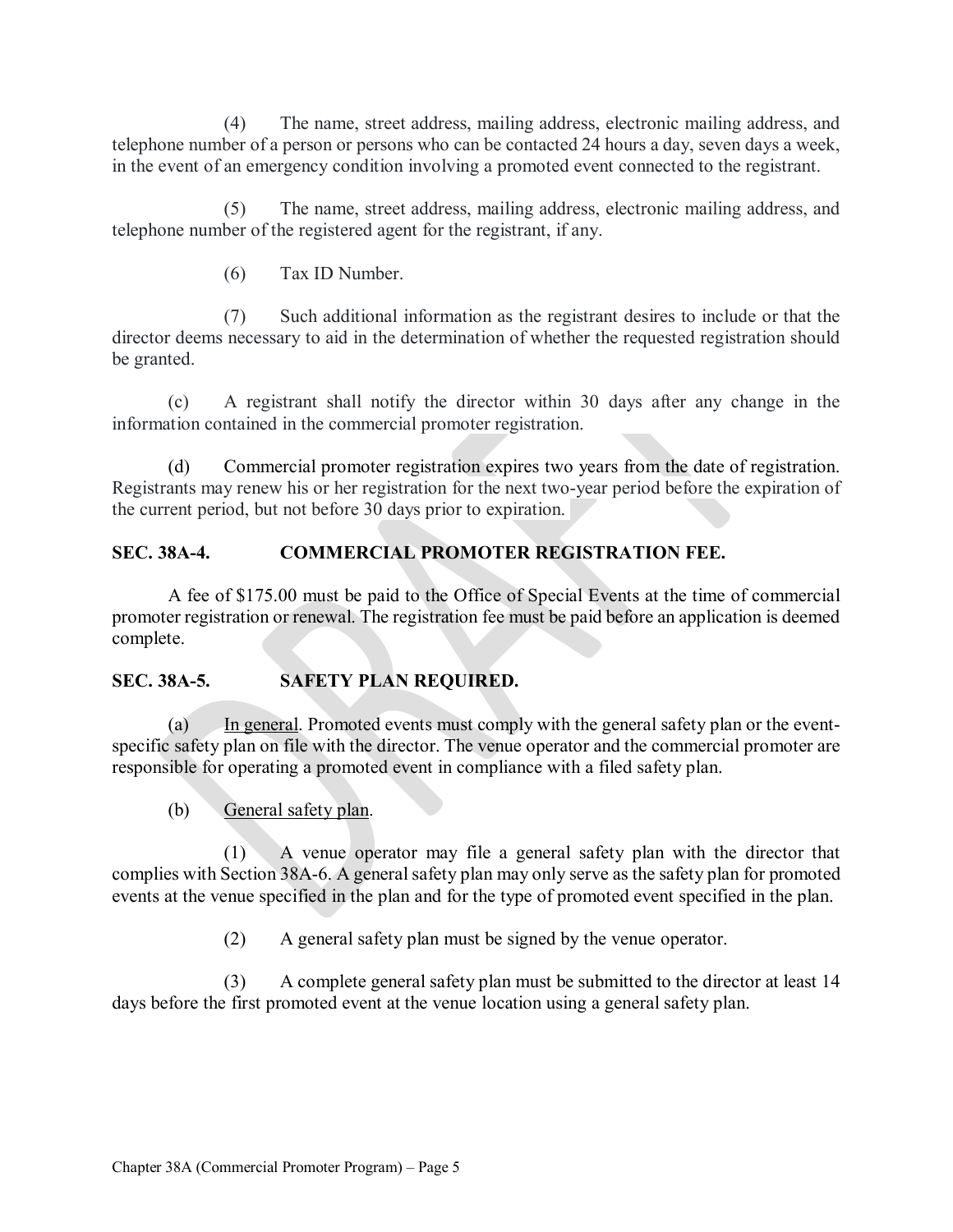(c) Event-specific safety plan.

 (1) If a venue does not have a general safety plan on file with the director, or if a promoted event deviates in any way from the general safety plan on file, the venue operator or commercial promotor must file an event-specific safety plan with the director that complies with Section 38A-6. An event-specific safety plan may only serve as the safety plan for the promoted event specified by date, time, and location in the plan.

 (2) An event-specific safety plan must be signed by the venue operator and the commercial promoter.

 (3) A complete event-specific safety plan must be submitted to the director at least five business days prior to the promoted event.

 (d) Availability. The safety plan must be kept on-site during the duration of each promoted event and be made immediately available upon request by a representative of the city.

# **SEC. 38A-6. SAFETY PLAN REQUIRMENTS.**

A safety plan must include the following:

 (1) The legal name, street address, mailing address, electronic mailing address, and telephone number of the property owner, venue operator, and any commercial promoters operating at the venue.

 (2) The registration number for each commercial promoter operating at the venue.

(3) Street address of the promoted event.

(4) Date(s) of the promoted event (for event-specific safety plans).

 (5) The promoted event beginning and ending times (for event-specific safety plans).

 (6) A description of the promoted event, including activities, programming, entertainment, and all vendors.

 (7) Maximum occupancy of indoor or outdoor spaces pursuant to the Chapter 16, "Dallas Fire Code," or Chapter 52, "Administrative Procedures for the Construction Codes of the Dallas City Code."

(8) Maximum total number of tickets to be sold.

(9) Expected total attendance and maximum expected attendance at any given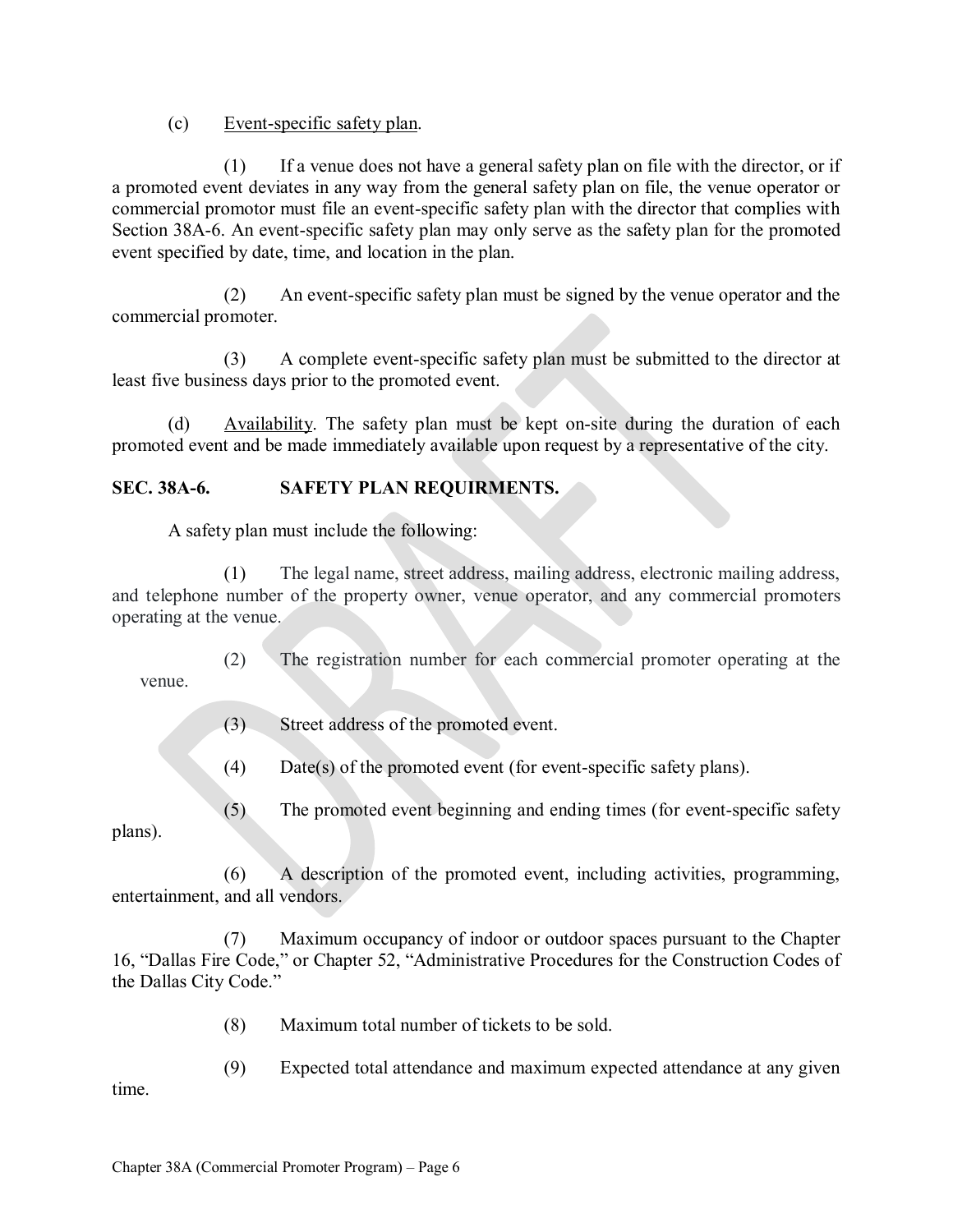(10) Parking, including service vehicle loading/unloading and any valet services

used.

(11) A description of any infrastructure built in connection with the promoted event such as stages and booths including the names and contact information for all contractors and other responsible parties building the infrastructure.

(12) Set-up and tear-down process and post-event outdoor clean-up plan.

- (13) A crowd management plan that includes:
	- (A) the number, location, and responsibilities of crowd management

personnel;

(B) all ingress, egress, and circulation of vehicular and pedestrian traffic, including emergency access for emergency responders;

- (C) outdoor queuing for event entry;
- (D) indoor queuing for food, beverages, merchandise, etc.; and
- (E) any information required by Chapter 16, "Dallas Fire Code."
- (14) A security management plan that includes:

(A) the number, location (inside and outside), and responsibilities of security personnel, including the provider/agency and command structure;

- (B) the hours security personnel will be on site; and
- (C) incident report procedures.

(15) First aid and medical information that includes:

- (A) name of providers, including command structure;
- (B) number and location of personnel and first aid and medical stations;
- (C) location of signage directing the public to first aid and medical

stations; and

(D) accident/incident report procedures.

(16) If the promoted event includes alcohol, provide the Texas Alcoholic Beverage Commission license/permit number) or specify if patrons may bring their own alcohol.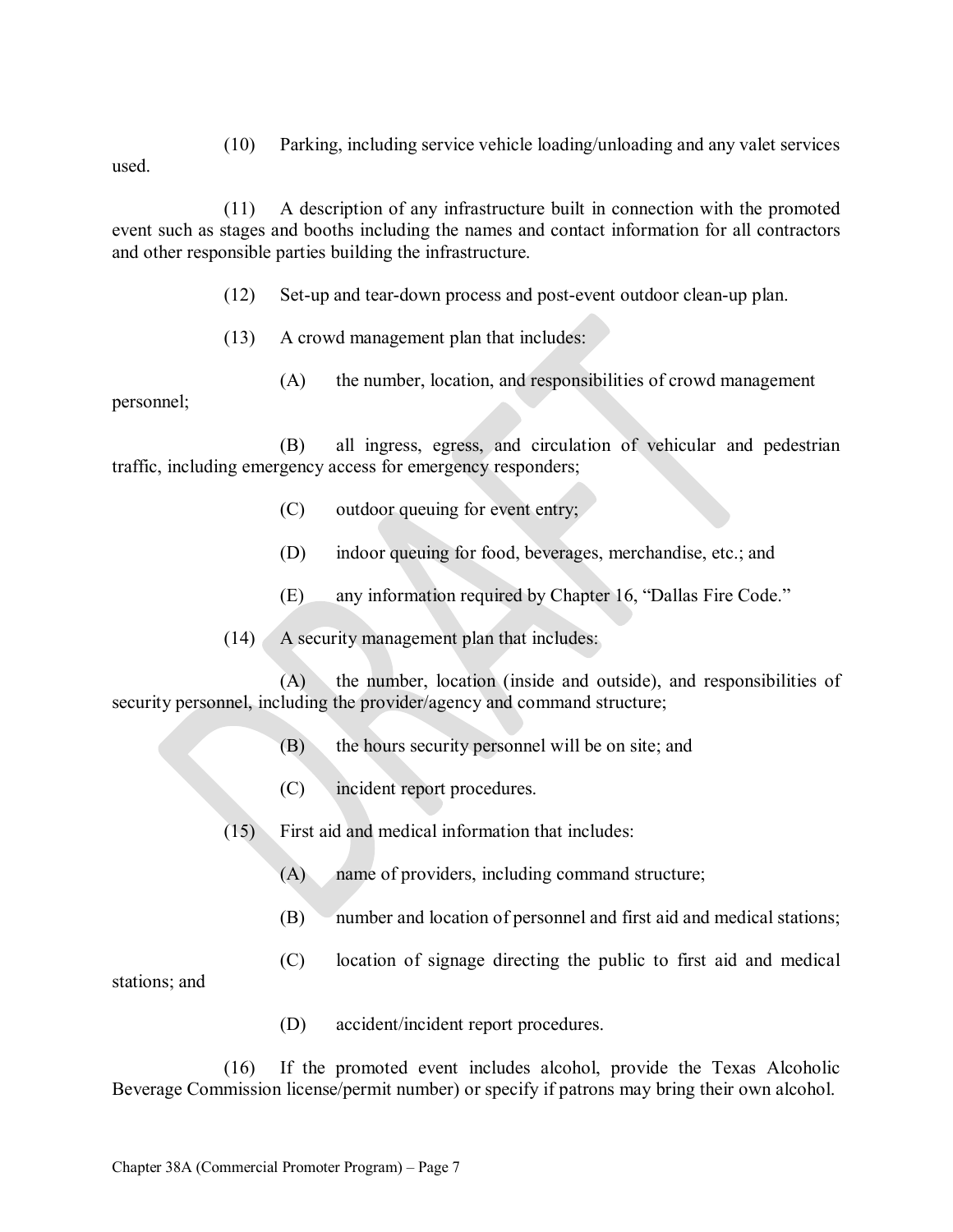- (17) Noise abatement strategies.
- (18) The number and location of metal detectors, if any.
- (19) Whether pyrotechnics will be included in the promoted event.
- (20) Emergency contingencies, including event stoppage and evacuation.

## **SEC. 38A-7. SUSPENSION.**

The director may suspend a commercial promoter registration if the registrant has received, within the preceding 60 days, two or more notices of violation or citations related to lack of compliance with a safety plan or this chapter. A person may not submit a new registration application while his or her registration is suspended.

## **SEC. 38A-8. EMERGENCY RESPONSE COST RECOVERY.**

(a) Purpose. This section is intended to protect the city from extraordinary operational and financial burdens resulting from the use of city resources in response to certain public safety incidents, demands for services, and criminal activity related to commercial promoter events in violation of this chapter. Emergency response cost recovery may only be used to preserve city resources and, to the extent permitted by law, allow emergency response cost recovery from the responsible party.

(b) Definitions. In this section:

 (1) EMERGENCY RESPONSE means the provision, sending, or utilization of public service, police, firefighting, paramedics, rescue service, or any other agent of the city at a promoted event.

 (2) EXPENSE OF AN EMERGENCY RESPONSE means the direct and reasonable costs incurred by the city, or by a private person, corporation, or other entity operating at the request of or direction of the city, through the extraordinary use of public services, when making an emergency response to the promoted event, including the costs of providing police, firefighting, paramedics, or rescue services at the promoted event. These costs further include but are not limited to all of the salaries, wages, workers' compensation benefits, and fringe benefits of the city personnel responding to the incident; all salaries, wages, workers' compensation benefits, and fringe benefits of the city personnel engaged in investigation, supervision, and preparation of post-incident reports; cost of equipment operation, cost of materials obtained directly by the city, cost of any labor or materials, and any property damage.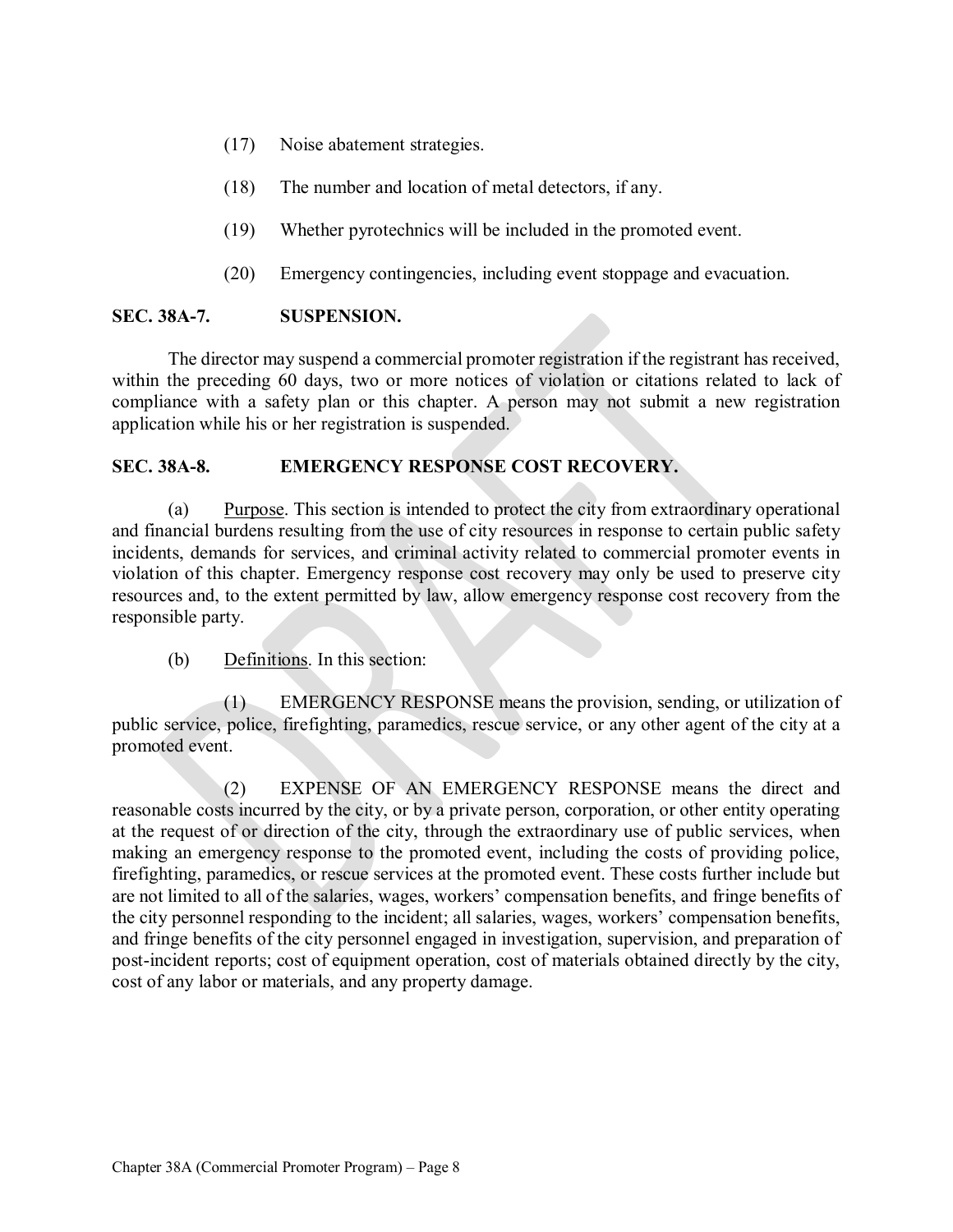## (3) RESPONSIBLE PARTY means:

 (A) any person that is responsible for, in whole or in part, or holds or promotes a promoted event, or allows a promoted event to be held, that did not use a commercial promoter registered with the city;

 (B) a person that is responsible for, in whole or in part, or holds or promotes a promoted event, or allows a promoted event to be held, with a commercial promoter registered without an approved safety plan or in violation of an approved safety plan; or

necessary.

(C) a person that owns the property where the emergency response is

(c) Liability for expenses of emergency response. Any responsible party who is responsible for or contributes to any circumstance that results in an emergency response is liable for damages in the amount of the expense of the emergency response. The city may pursue cost recovery fees and expenses for an emergency response in connection with a promoted event that:

 (1) is promoted by a person who is not registered as a commercial promoter with the city; or

 (2) operates without an approved safety plan or in violation of an approved safety plan.

 (d) Enforcement, billing, and collection of emergency response costs. Any responsible party who is liable for the expense of an emergency response will be in default if the responsible party fails to reimburse the city within 30 days of receiving notice of the expense of the emergency response. The city will pursue collection if the responsible party who is liable for the expense of an emergency response refuses to reimburse the city.

## **SEC. 38A-9. OFFENSES.**

(a) A person commits an offense if the person promotes or conducts a promoted event, or allows a promoted event to be held:

- (1) while not registered in compliance with this chapter;
- (2) without an approved safety plan; or
- (3) in violation of an approved safety plan.

(b) A person commits an offense if he or she is the individual named as the contact person for the promoted event and fails to meet police officers or code enforcement officers at the site of the promoted event within one hour of being contacted by a representative of the city by telephone or email.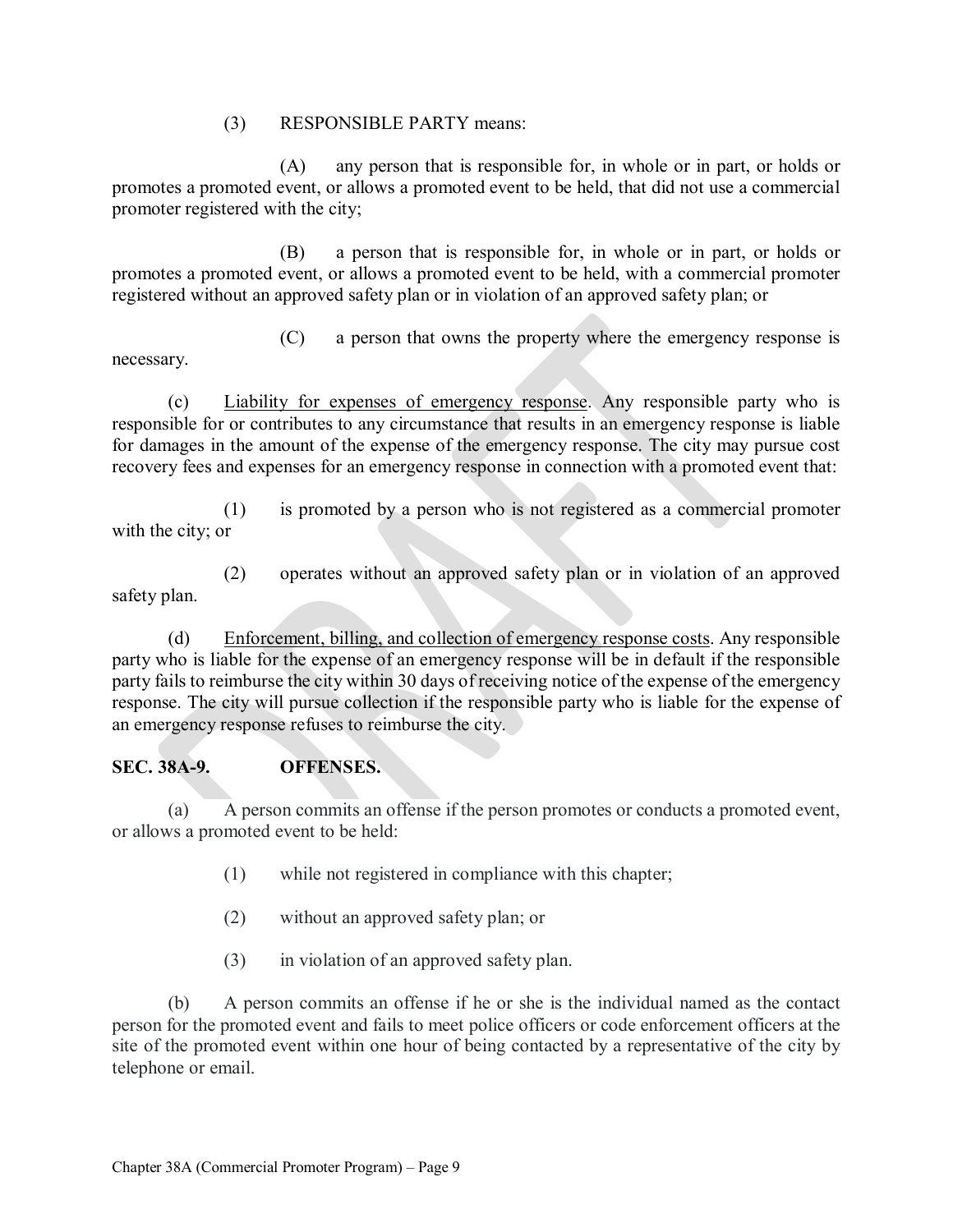(c) The culpable mental state required for the commission of an offense under this chapter is governed by Section 1-5.1 of this code.

 (d) This chapter may be enforced by the director of the office of special events, the director of the department of code compliance, the chief of police, the fire chief, or their designated representatives.

### **SEC. 38A-10. PENALTY.**

(a) Each offense is punishable by a fine not to exceed:

 (1) \$2,000 for a violation of a provision of this chapter or a requirement of a permit governing fire safety, zoning, or public health and sanitation; or

(2) \$500 for all other violations of this chapter.

 (b) A person who violates a provision of this chapter or a requirement of a safety plan under this chapter is guilty of a separate offense for each day or part of a day during which the violation is committed or continued."

SECTION 3. That a person violating a provision of this ordinance, upon conviction, is punishable by a fine not to exceed (1) \$500; or (2) \$2,000 for violations governing fire safety, zoning, or public health and sanitation.

SECTION 4. That Chapter 27 of the Dallas City Code shall remain in full force and effect, save and except as amended by this ordinance.

SECTION 5. That any act done or right vested or accrued, or any proceeding, suit, or prosecution had or commenced in any action before the amendment or repeal of any ordinance, or part thereof, shall not be affected or impaired by amendment or repeal of any ordinance, or part thereof, and shall be treated as still remaining in full force and effect for all intents and purposes as if the amended or repealed ordinance, or part thereof, had remained in force.

SECTION 6. That the terms and provisions of this ordinance are severable and are governed by Section 1-4 of Chapter 1 of the Dallas City Code, as amended.